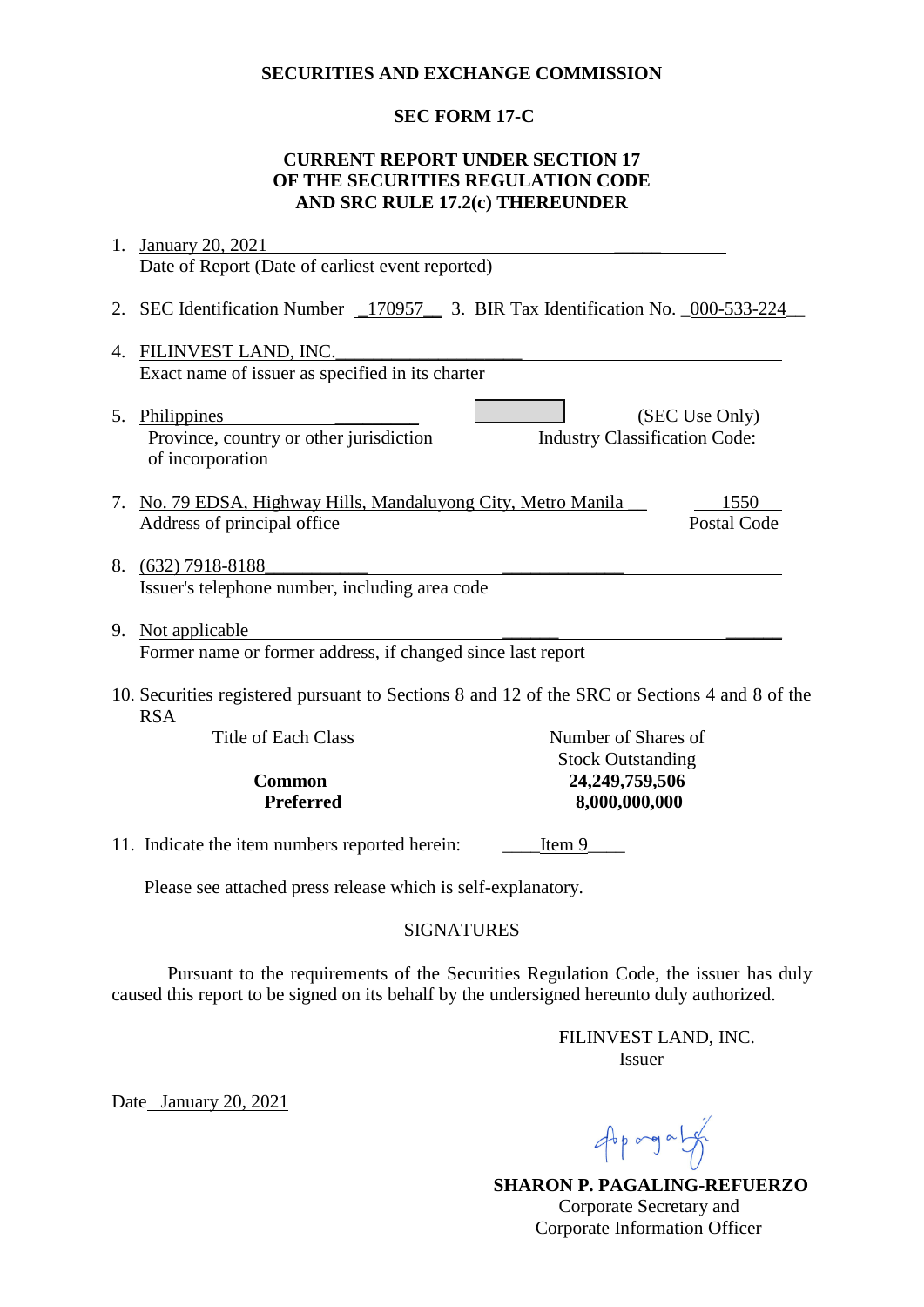# **FLI to establish REIT Co**



Northgate Cyberzone in Filinvest City

The Filinvest Land Inc.'s (FLI) Board of Directors has approved the transition of its wholly-owned subsidiary, Cyberzone Properties Inc. (CPI), into a Real Estate Investment Trust (REIT) Company. CPI is intended to be listed on the PSE in compliance with the minimum public ownership requirements under Philippine securities regulations and the Real Estate Investment Trust Act of 2009 and its implementing rules and regulations and under such terms and conditions as FLI's Board of Directors may subsequently approve.

Filinvest is one of the pioneer providers of office space to the business process outsourcing (BPO) industry in the Philippines and currently has 43 operating and under construction office buildings covering over 824,000 sqm of gross leasable area. A certain number of operating office buildings, including buildings leased out to traditional and multinational BPO companies, will comprise the property portfolio for the REIT Company. These office buildings are located in Northgate Cyberzone in Filinvest City, Alabang and Filinvest Cyberzone Cebu in Cebu City.

Northgate Cyberzone in Filinvest City is an 18.7 hectare PEZA-registered business park designed to cater primarily to BPO companies. It is home to the Philippines' largest district cooling system to date that helps reduce energy consumption, provides greater efficiency, lowers the initial capital investment, reduces carbon dioxide emissions and enhances real estate value by freeing up building space for other uses.

Filinvest's BPO buildings have continued to be fully operational during the COVID-19 pandemic and CPI's office rental revenues increased by 16% year-on-year in the first nine months of 2020 to Php 2.46 billion.

"We are looking forward to listing CPI as a REIT company because we believe that this will unlock the value of our office leasing business. Filinvest has a growing portfolio of recurring income projects and significant prime office properties in Alabang, Cebu and Clark to continue to grow this business. A REIT listing will enable acceleration of the growth of this business line," FLI President and CEO Josephine Gotianun-Yap said.

<sup>&</sup>quot;This document is not an offer of securities for sale in the United States or elsewhere. The securities of the Company are not being registered under the U.S. Securities Act of 1933, as amended (the "Securities Act") and may not be offered or sold in the United States unless registered under the Securities Act or pursuant to an exemption from such registration. There will be no public offering of the securities of the Company in the United States. No money, securities or other consideration is being solicited by this document or the information contained herein and, if sent in response to this document or the information contained herein, will not be accepted."